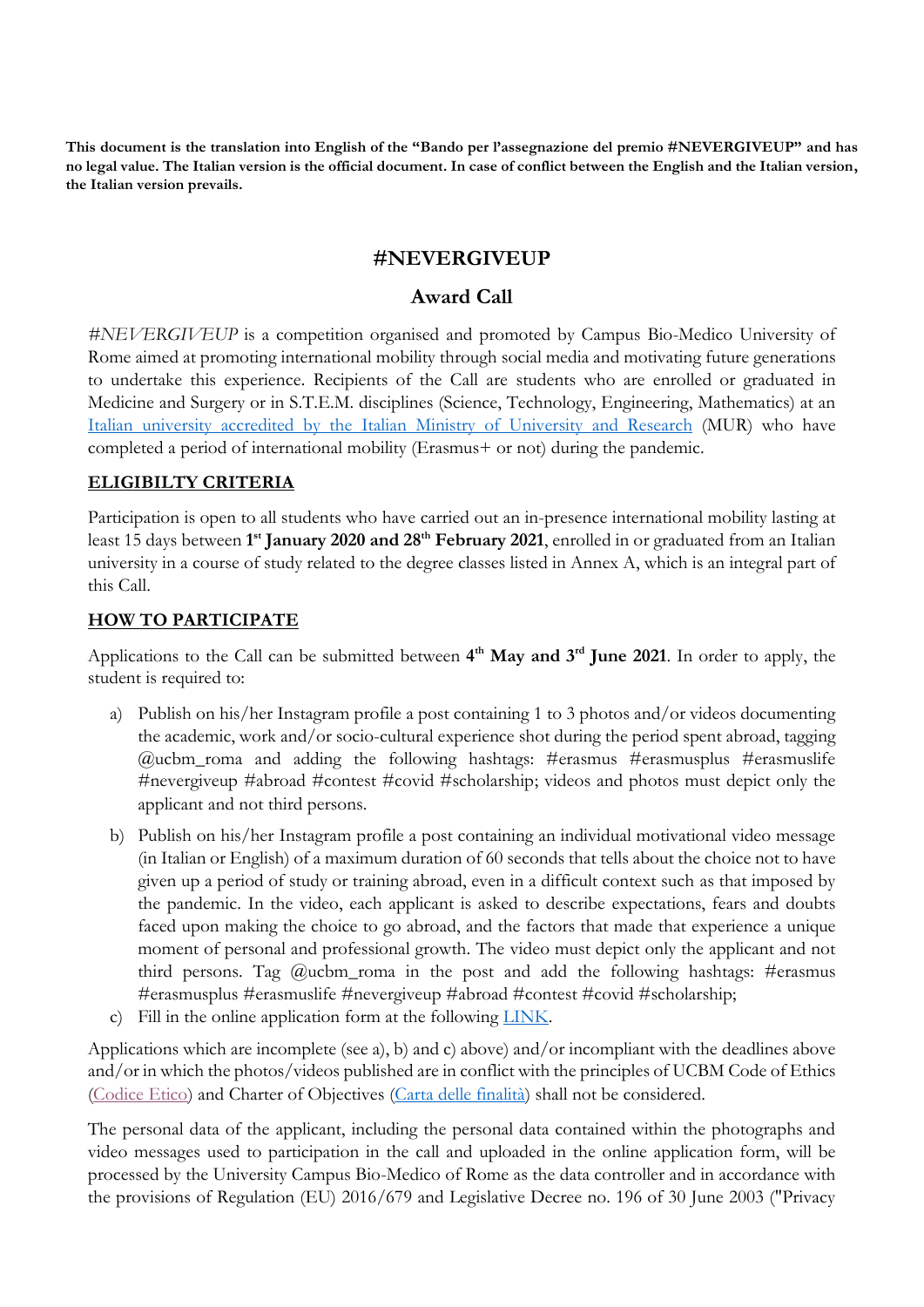Code"), as subsequently amended and supplemented, as well as by Legislative Decree no. 101 of 2018, for purposes strictly functional to the establishment and execution of this Call and in accordance with the information provided by the Campus Bio-Medico University of Rome to the interested parties pursuant to and for the purposes of Article 13 of the Regulations and available at the following [link.](http://www.unicampus.it/documents/Informativa_ex_art._13_GDPR_NEVER_GIVE_UP_EN)

# **COMMISSION AND EVALUATION CRITERIA FOR APPLICATIONS**

Applications submitted by the deadline and in accordance with the instructions set out in this Call shall be evaluated on a scale from 0 to 30 by an Evaluation Commission appointed by Campus Bio-Medico University of Rome and composed of:

- Representative of Erasmus+ National Agency (INDIRE)
- Representative of Erasmus Student Network (ESN) Italy:
- Representative of UCBM Student Council
- Representative of The Conference of Italian University Rectors (CRUI)
- Communication Expert

The final evaluation score of each application is calculated on the basis of the following criteria:

### **a) Academic merit (up to 15 points)**

The allocation of merit points is defined with reference to the number of credits recognised by the Italian university at the end of the mobility period:

Mobility for study: 15 point \* number of recognised CFUs / 30.

The applications with a number of recognised credits exceeding 30 will be allocated 15 points.

Mobility for traineeship:

- $-$  0 CFUs: 0 points
- From 1 to 4 CFUs: 5 points
- From 5 to 11 CFUs: 10 points
- 12 CFUs or above: 15 points

#### **b) Motivational video message (up to 15 points)**

Each applicant's video message is allocated points by the Evaluation Commission according to the following sub-criteria:

- Communicative effectiveness of the message: up to 5 points
- Completeness of the narrative: up to 5 points
- Effectiveness in conveying the value of the mobility experience: up to 5 points

#### **AWARD OF THE MOBILITY PRIZE**

Two separate rankings will be published according to the above-mentioned evaluation criteria:

- a) Mobility for Study Ranking
- b) Mobility for Traineeship Ranking

In case of an equal score, priority shall be given to students who carried out a "zero-grant" mobility. Should parity still exist, the youngest student prevails.

The winning applicants will be entitled to receiving a mobility prize as listed below:

Mobility for study category

- $-$  1st place: 1.500 €
- $-$  2nd place: 1.000 €
- 1st place UCBM students only:  $1.500 \in$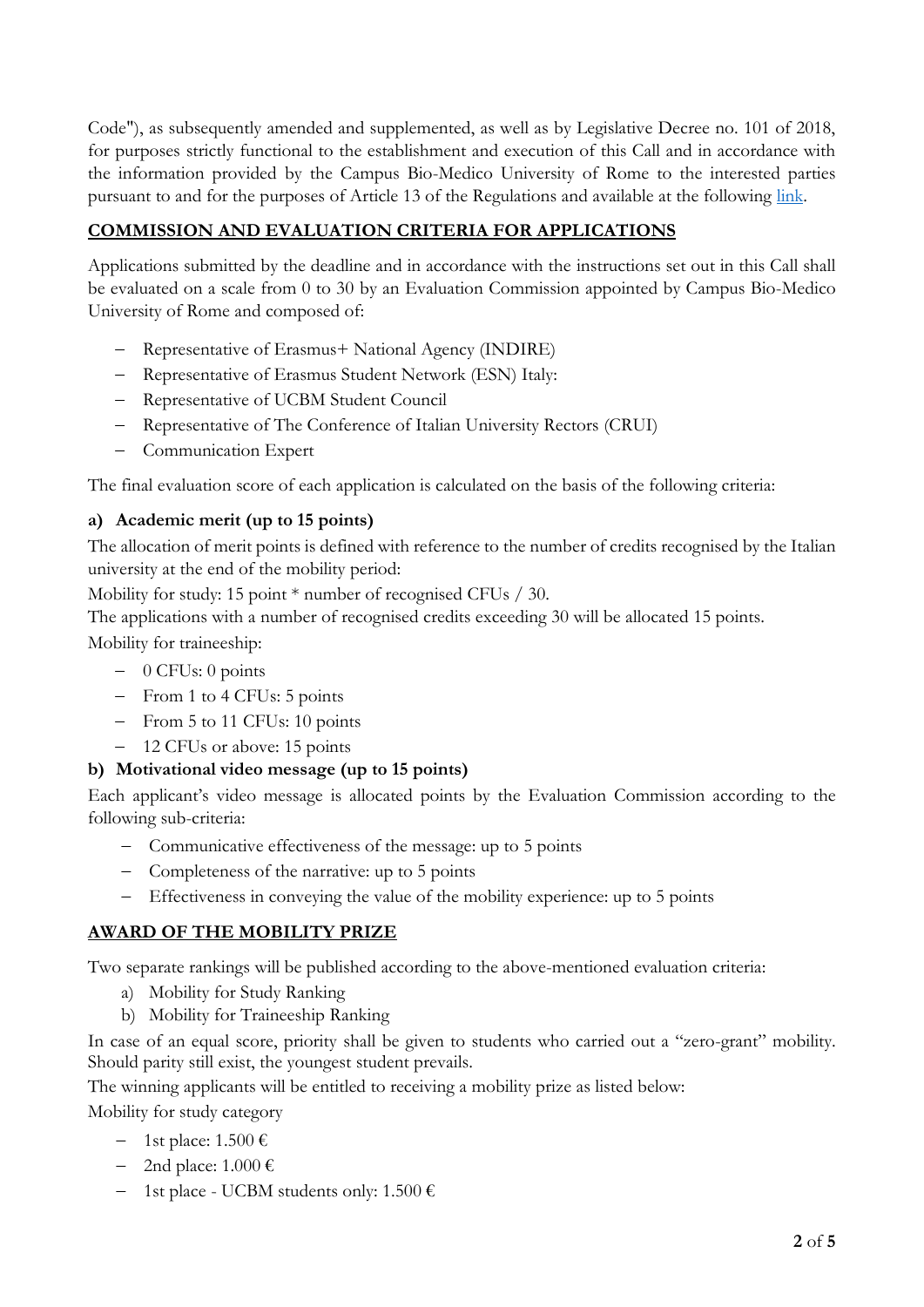- 2nd place - UCBM students only:  $1.000 \in$ 

Mobility for traineeship category

- $-$  1st place: 1.500 €
- $-$  2nd place: 1.000 €
- 1st place UCBM students only:  $1.500 \in$
- 2nd place UCBM students only:  $1.000 \in$

The evaluation process and the prize assignation procedure will end within June 2021.

# **INQUIRIES**

For any further information on the Call contact UCBM **International Relations Office** at [nevergiveup@unicampus.it.](mailto:nevergiveup@unicampus.it)

Contacts International Relations Office Phone number: +39 0622541 8124/8887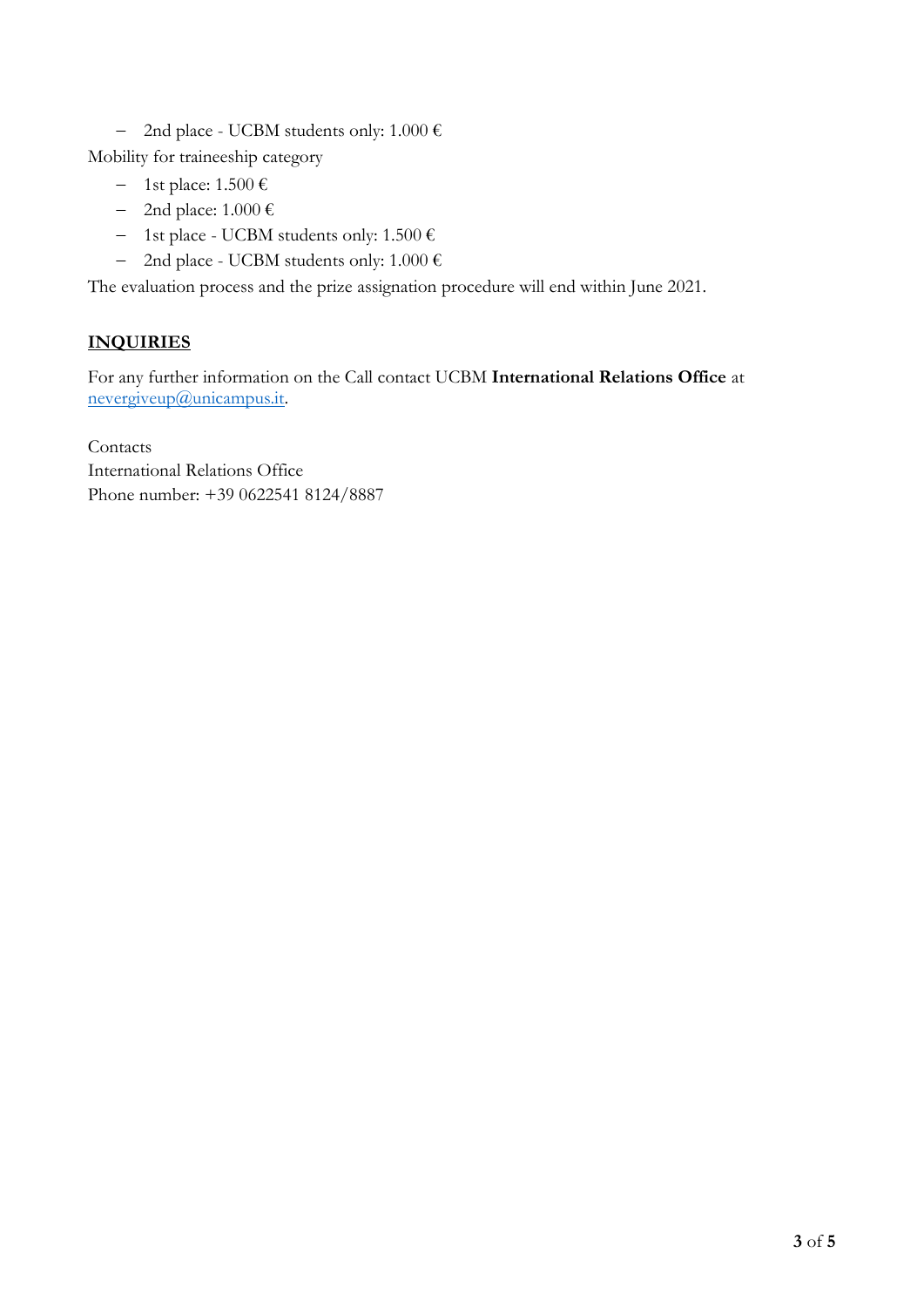#### **ANNEX A**

#### **ELIGIBLE DEGREE CLASSES (CLASSI DI LAUREA):**

- L-2 Biotecnologie
- L-7 Ingegneria Civile e Ambientale
- L-8 Ingegneria dell'Informazione
- L-9 Ingegneria Industriale
- L-13 Scienze Biologiche
- L-21 Scienze della Pianificazione Territoriale, Urbanistica, Paesaggistica e Ambientale
- L-23 Scienze e Tecniche dell'Edilizia
- L-25 Scienze e Tecnologie Agrarie e Forestali
- L-26 Scienze e Tecnologie Alimentari
- L-27 Scienze e Tecnologie Chimiche
- L-28 Scienze e Tecnologie della Navigazione
- L-29 Scienze e Tecnologie Farmaceutiche
- L-30 Scienze e Tecnologie Fisiche
- L-31 Scienze e Tecnologie Informatiche
- L-32 Scienze e Tecnologie per l'Ambiente e la Natura
- L-34 Scienze Geologiche
- L-35 Scienze Matematiche
- L-38 Scienze Zootecniche e Tecnologie delle Produzioni Animali
- L/SNT1 Lauree delle Professioni Sanitarie Infermieristiche e Professione Sanitaria Ostetrica
- L/SNT2 Lauree delle Professioni Sanitarie della Riabilitazione
- L/SNT3 Lauree delle Professioni Sanitarie Tecniche
- L/SNT4 Lauree delle Professioni Sanitarie della Prevenzione
- LM-13 Farmacia e farmacia industriale
- LM-41 Medicina e chirurgia
- LM-42 Medicina veterinaria
- LM-46 Odontoiatria e protesi dentaria
- LM-6 Biologia
- LM-7 Biotecnologie Agrarie
- LM-8 Biotecnologie Industriali
- LM-9 Biotecnologie Mediche, Veterinarie e Farmaceutiche
- LM-17 Fisica
- LM-18 Informatica
- LM-20 Ingegneria Aerospaziale e Astronautica
- LM-21 Ingegneria Biomedica
- LM-22 Ingegneria Chimica
- LM-23 Ingegneria Civile LM-24 Ingegneria dei Sistemi Edilizi
- LM-25 Ingegneria dell'Automazione
- LM-26 Ingegneria della Sicurezza
- LM-27 Ingegneria delle Telecomunicazioni